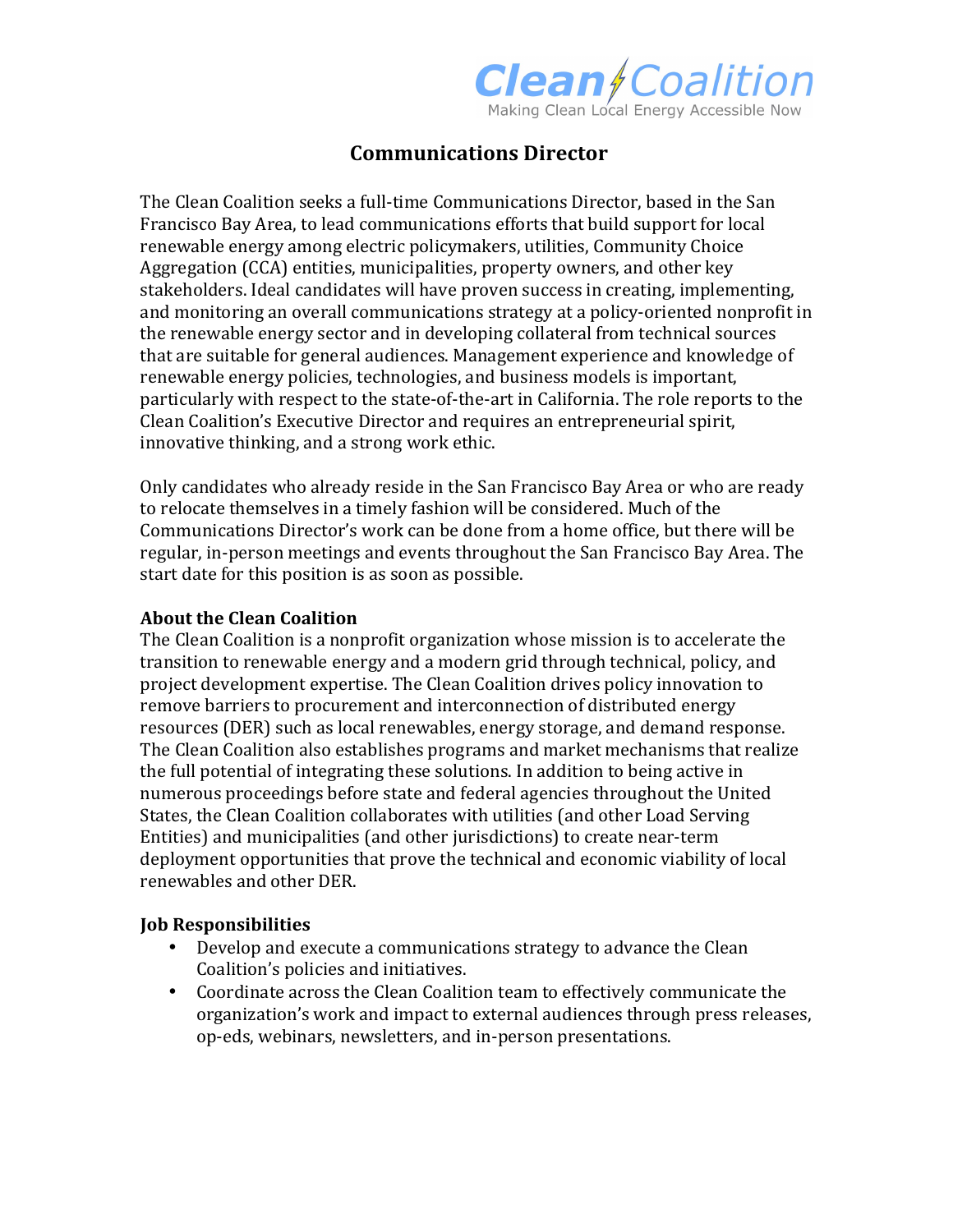

- Sustain existing media relationships, and develop new relationships with reporters and editors at key media outlets to secure greater visibility for the Clean Coalition's work.
- Lead a redesign of the Clean Coalition website to make it a better resource for policymakers, communities, utilities, CCAs, and philanthropists.
- Manage and mentor the Communications Manager, who has primary responsibility for our email marketing, quarterly newsletters, creating content, designing collateral, coordinating speaking engagements for senior staff, and managing our digital platforms, including our social media channels and website.
- Produce white papers and other collateral.
- Edit reports, monthly blogs, and other deliverables for government contracts.
- Support the development of proposals to secure government and foundation grants.

## **Minimum Requirements**

- Excellent writing, editing, and presentation skills.
- Experience writing and placing press releases and op-eds in national and energy industry publications.
- Proven ability to effectively communicate complex subject matter with both technical and general audiences.
- Strong knowledge of renewable energy issues, particularly around distributed generation, and an understanding of key actors in the sector.
- Proven track record of reaching target audiences through the successful execution of strategic communications and marketing campaigns.
- Extraordinarily well organized, self-directed, and able to manage a wide variety of responsibilities.
- Success coordinating among a variety of staff and collaborators and also managing direct reports.
- Relationship builder with the flexibility and finesse to influence decisionmaking.
- Proficiency with Microsoft Office, Adobe Acrobat, and Constant Contact or other email marketing software, as well as website content management systems, preferably WordPress.

## **Preferred Experience**

- Pitching stories about renewable energy and securing coverage in highvisibility media outlets.
- Creating or managing the development of graphics and/or infographics.
- Ensuring consistent messaging across a virtual organization.
- Designing and managing data-driven digital communications campaigns.